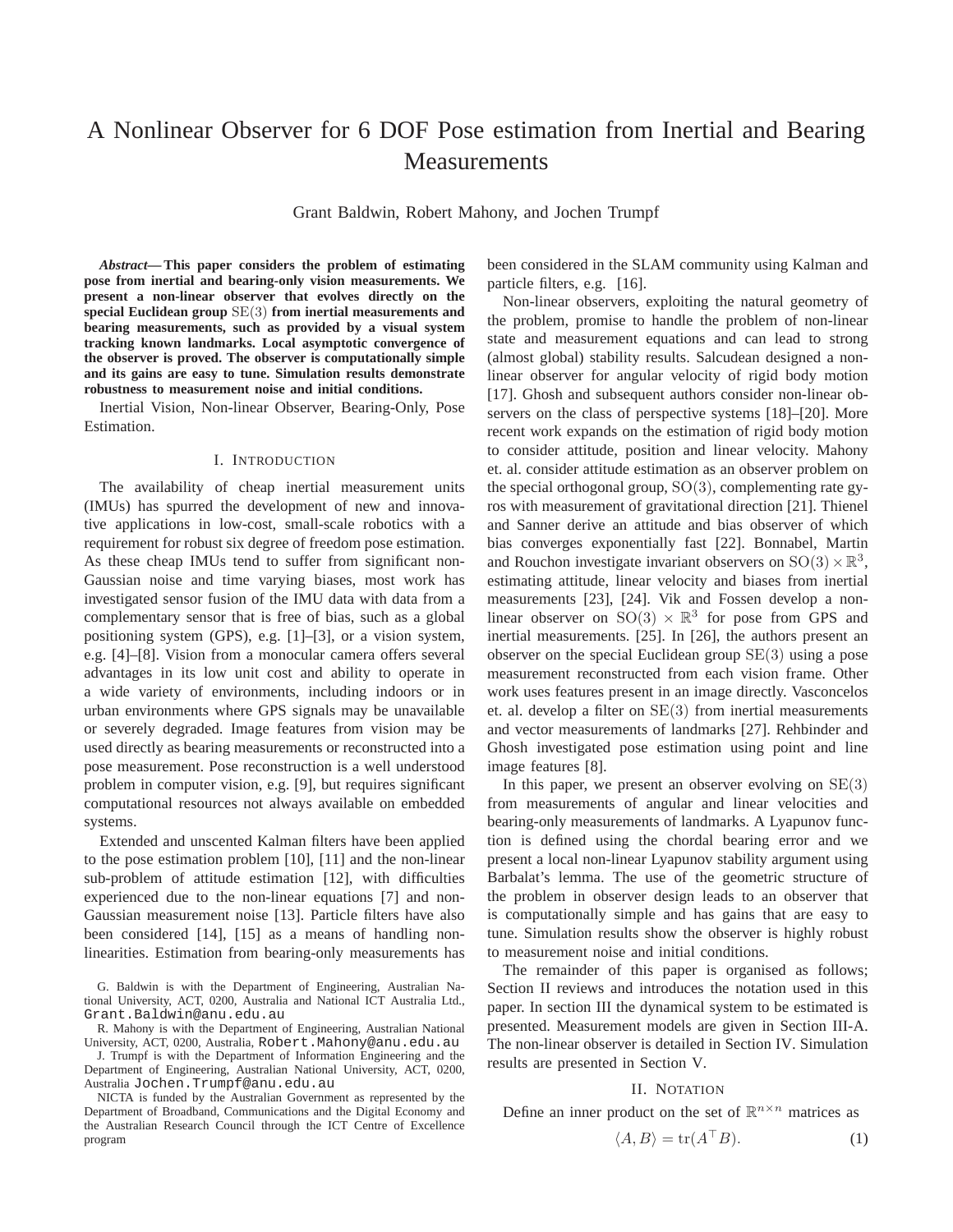The Frobenius norm  $\left\| \cdot \right\|_F$  is given by  $\left\| A \right\|_F^2 = \langle A, A \rangle =$  $tr(A^{\top}A).$ 

Let  $\pi_X$  and  $\pi_X^{\perp}$  denote the projection matrices onto the subspace spanned by  $X \in \mathbb{R}^n$  and the subspace perpendicular to the span of X, respectively, such that  $I = \pi_X + \pi_X^{\perp}$ . One has

$$
\pi_X = \frac{1}{\|X\|^2} XX^\top,
$$
 (2)

$$
\pi_X^{\perp} = \frac{1}{\|X\|^2} (I - XX^{\top}).
$$
\n(3)

## III. PROBLEM DESCRIPTION

Let A denote an inertial frame attached to the earth such that  $e_3$  points vertically down. Let  $\beta$  denote a body-fixed frame attached to a vehicle. The origin of  $\beta$  expressed in  $\mathcal A$ is given by the vector  $p$ , and the attitude of  $\beta$  expressed in A is given by the rotation matrix R. The element of  $SE(3)$ 

$$
T = \begin{pmatrix} R & p \\ 0 & 1 \end{pmatrix} \tag{4}
$$

has the triple interpretation as the pose of  $\beta$  expressed in A; the *coordinate frame transformation* mapping objects expressed in B to objects expressed in A; and the *rigid body transformation* moving an object from the pose given by the attitude and position of  $A$  to the attitude and position of  $\beta$ , expressed in  $\mathcal{A}$ . We henceforth adopt the convention that positions and vectors expressed in the inertial frame are denoted by lower case letters while quantities expressed in other frames are denoted by the majuscule.

The kinematics of  $\beta$  are given by

$$
\dot{R} = R\Omega_{\times} \tag{5a}
$$

$$
\dot{p} = v \tag{5b}
$$

where  $\Omega \in \mathcal{B}$  and  $v \in \mathcal{A}$  denote the angular and linear velocities, respectively, of the body-fixed frame, and  $(\cdot)_\times$  is an operator taking the vector  $\Omega \in \mathbb{R}^3$  to a skew-symmetric matrix

$$
\Omega_{\times} = \begin{pmatrix} 0 & -\Omega_3 & \Omega_2 \\ \Omega_3 & 0 & -\Omega_1 \\ -\Omega_3 & \Omega_1 & 0 \end{pmatrix} . \tag{6}
$$

Let  $P = -R^{\top}p$ , the position of the origin of A expressed in B, then  $\dot{P} = -\Omega_{\times}P - V$  where  $V = R^{\top}v$ .

Represented in  $SE(3)$ , the kinematics of  $\beta$ , (5), are

$$
\dot{T} = T\Xi, \quad \Xi = (\Omega, V)^{\wedge} \tag{7}
$$

where

$$
(\Omega, V)^{\wedge} = \begin{pmatrix} \Omega_{\times} & V \\ 0 & 0 \end{pmatrix}.
$$
 (8)

 $\Xi \in \mathfrak{se}(3)$  is a representation of the velocity of B expressed in B. The wedge operator,  $(\cdot, \cdot)^{\wedge}$ , maps between the  $\mathbb{R}^6$  and SE(3) interpretations of the system velocity.

Consider an ensemble of landmark points  $\{z_i\} \in \mathcal{A}$  that are stationary in the inertial frame and distributed in space such that they are non-colinear. Let  $Y_i^h = T^{-1} z_i^h$ , the position of the *i*-th landmark expressed in  $\mathcal{B}$ , where  $Y_i^h$  and

 $z_i^h$  denotes the homogeneous coordinate representation of  $Y_i$ and  $z_i$ .

Since the  $z_i$  are stationary in the inertial frame then  $\dot{z}_i = 0$ and one has

$$
\dot{Y}_i = -\Omega_\times Y_i - V = -\Xi Y_i^h. \tag{9}
$$

In this paper, we will use measurements of the bearing of the *i*-th landmark from the origin of  $\beta$  as the visual measurements. A bearing can be expressed as a direction in 3D, that is as a direction on the sphere  $X_i \in \mathbb{S}^2$ . Based on this representation of bearing measurements one has

$$
X_i = \frac{Y_i}{\|Y_i\|},\tag{10a}
$$

$$
\dot{X}_i = -\Omega_\times X_i - \frac{1}{\|Y_i\|} \pi_{X_i}^\perp(V) \tag{10b}
$$

where  $X_i \in \mathcal{B}$  is expressed in the body-fixed frame.

#### *A. Measurement Model*

We consider the vehicle of interest equipped with an inertial-vision sensor package; an IMU and a monocular camera, both affixed to the craft and taking measurements in the body-fixed frame, B. Such an inertial-vision sensor arrangement is detailed in e.g. [6]. Commonly in such a system the inertial measurement rate is faster, by as much as an order of magnitude, than the vision measurement, but the inertial measurement may be corrupted by low frequency noise including time-varying biases. Conversely, the slower vision measurements are stable and free of bias at low frequency. Hence, the two measurements are fused to take advantage of their complementary characteristics.

For this paper, we consider IMU measurements of angular and linear velocity,  $\Xi = (\Omega, V)^{\wedge}$  that are free of bias and corrupted by a zero mean noise process  $n_{\Xi}$ . Such a case may occur where raw inertial measurements of angular velocity and linear acceleration are pre-filtered for bias correction and to obtain linear velocity as in [26]. We consider complementary vision measurements of the bearings of image features,  ${X_i}$  corrupted by zero-mean noise processes on the tangent plane of the unit sphere.

Let  $\Xi_y$  and  $X_{y_i}$ , respectively, denote measurements of velocity and the bearing of the  $i$ -th image feature. The measurements are given by

$$
\Xi_y = \Xi + n_\Xi,\tag{11a}
$$

$$
X_{y_i} = \frac{X_i + n_{X_i}}{\|X_i + n_{X_i}\|} \tag{11b}
$$

where  $n_{\Xi} = (n_{\Omega}, n_V)^{\hat{\ }}$  denotes a zero-mean noise process composed from the vectorial zero-mean noise processes  $n_{\Omega}$ and  $n_V$ , and  $n_{X_i}$  denotes a zero-mean random perturbation in a direction tangential to  $X_i$ .

### IV. SE(3) FILTER

In this section we consider the problem of estimating the pose  $T$  of a moving vehicle given measurements of its angular and linear velocity, Ξ, and the bearing of the known landmarks,  $X_i$ , together with a model of the landmark point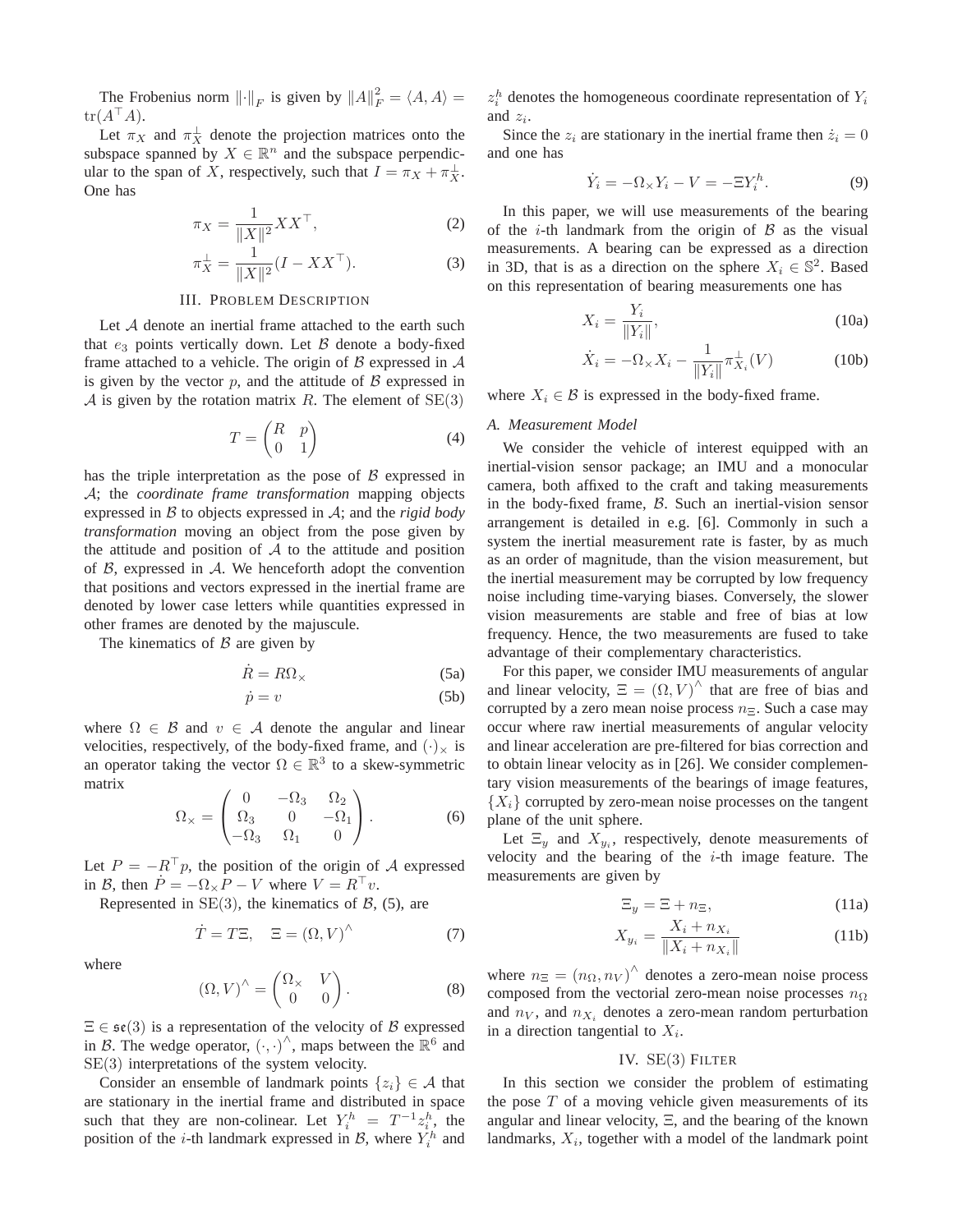ensemble in the inertial frame,  $\{z_i\}$ . We assume that the landmarks are arranged such that there exists a separating hyperplane between the region containing the landmarks and the region in which the vehicle operates (e.g. The vehicle is always above landmarks distributed across the ground). We define an estimate and suitable errors, then define a nonlinear observer and prove local asymptotic convergence by non-linear Lyapunov analysis.

Let  $\mathcal E$  denote a new frame representing a current estimate of B. The pose of  $\mathcal E$  expressed in A is given by the SE(3) element

$$
\hat{T} = \begin{pmatrix} \hat{R} & \hat{p} \\ 0 & 1 \end{pmatrix} \tag{12}
$$

where  $\hat{p}$  is the origin of  $\mathcal E$  expressed in  $\mathcal A$  and  $\hat R$  is the a rotation matrix giving the attitude of  $\mathcal E$  expressed in  $\mathcal A$ . Let

$$
\hat{Y}_i = \hat{T}^{-1} z_i \tag{13}
$$

$$
\text{and} \quad \hat{X}_i = \hat{Y}_i / \|\hat{Y}_i\| \tag{14}
$$

denote the position and bearing of the  $i$ -th landmark expressed in  $\mathcal{E}$ .

*Lemma 1:* Consider the system (7) and constellation of landmarks  $\{z_i\}$ . For a set of three or more non-colinear landmarks  $\{z_i\}$  then  $\hat{X}_i = X_i$  for all i if and only if  $\hat{T}T^{-1} = I.$ 

*Proof:* [Proof of Lemma 1]

Consider the stabiliser group for a single landmark bearing measurement,  $X_i$ . It consists of translation along and rotation about the axis in direction  $X_i$ .

For a set  $\{X_i\}$  derived from a set  $\{z_i\}$  of three or more non-colinear elements, the intersection of the stabiliser groups contains only the identity element and the result follows.

*Theorem 2 (Local Observer Stability):* Consider the system (7) and constellation of landmarks  $z_i$  such that at least three landmarks are non-colinear, together with a bounded piecewise continuous driving term  $\Xi$  and trajectory T such that, for all i and for all t,  $||Y_i(t)|| > \epsilon > 0$ .

Define the observer

$$
\dot{\hat{T}} = \hat{T}(\Xi_y + \xi) \tag{15a}
$$
\n
$$
\dot{\xi} = (\xi - \xi)^{\hat{\Lambda}} \tag{15b}
$$

$$
\xi = (\xi_{\Omega}, \xi_V)^{\wedge} \tag{15b}
$$

$$
\xi_{\Omega} = -k_{\Omega} \sum_{i=1}^{n} \hat{X}_i \times X_{y_i}
$$
 (15c)

$$
\xi_v = -k_V \sum_{i=1}^n \frac{\pi_{\hat{X}_i}^{\perp} X_{y_i}}{\|\hat{Y}_i\|},
$$
\n(15d)

and the error  $\tilde{T}$ 

$$
\tilde{T} = \hat{T}T^{-1}.
$$
\n(16)

Then, for exact measurements  $X_{y_i}$  and  $\Xi_y$ , there exists  $k_V > 0$  such that for all choices of  $k_\Omega > 0$ , T is locally asymptotically stable about I.

*Proof:* [Proof of Theorem 2]

Recall the definition of  $\hat{X}_i$  from (14). It is straightforward to verify that

$$
\dot{\hat{X}} = -(\Omega + \xi_{\Omega}) \times \hat{X}_i - \frac{\pi_{\hat{X}_i}^{\perp}(V + \xi_V)}{\|\hat{Y}_i\|} \tag{17}
$$

Consider the per-feature error  $X_i^{\Delta} := \hat{X}_i - X_i$ . One has

$$
\dot{X}_i^{\Delta} = -\Omega \times X_i^{\Delta} - \xi_{\Omega} \times \hat{X}_i
$$

$$
- \left( \frac{\pi_{\hat{X}_i}^{\perp}}{\|\hat{Y}_i\|} - \frac{\pi_{X_i}^{\perp}}{\|Y_i\|} \right) V - \frac{\pi_{\hat{X}_i}^{\perp} \xi_V}{\|\hat{Y}_i\|}. \tag{18}
$$

Define the positive definite cost function

$$
\mathcal{V}: (\mathbb{R}^3)^n \to \mathbb{R}
$$
  

$$
\mathcal{V} = \sum_{i=1}^n \frac{1}{2} \|X_i^{\Delta}\|^2.
$$
 (19)

Then

$$
\dot{\mathcal{V}} = -\sum_{i=1}^{n} \left\langle \hat{X}_i \times X_i^{\Delta}, \xi_{\Omega} \right\rangle - \sum_{i=1}^{n} \left\langle X_i^{\Delta}, \frac{\pi_{\hat{X}_i}^{\perp} \xi_V}{\|\hat{Y}_i\|} \right\rangle
$$
 (20a)  
\n
$$
-\sum_{i=1}^{n} \left\langle X_i^{\Delta}, \left( \frac{\pi_{\hat{X}_i}^{\perp}}{\|\hat{Y}_i\|} - \frac{\pi_{X_i}^{\perp}}{\|Y_i\|} \right) V \right\rangle
$$
\n
$$
= \left\langle \sum_{i=1}^{n} \hat{X}_i \times X_i, \xi_{\Omega} \right\rangle + \left\langle \sum_{i=1}^{n} \frac{\pi_{\hat{X}_i}^{\perp} X_i}{\|\hat{Y}_i\|}, \xi_{V} \right\rangle
$$
 (20b)  
\n
$$
+ \left\langle \sum_{i=1}^{n} \frac{\pi_{\hat{X}_i}^{\perp} X_i}{\|\hat{Y}_i\|} + \frac{\pi_{X_i}^{\perp} \hat{X}_i}{\|Y_i\|}, V \right\rangle.
$$

Substituting  $\xi_{\Omega}$  and  $\xi_{V}$  from (15c) and (15d) and setting  $\Omega_y \equiv \Omega$ ,  $V_y \equiv V$ , and  $X_{y_i} \equiv X_i$ . One has

$$
\dot{\mathcal{V}} = -k_{\Omega} \left\| \sum_{i=1}^{n} \hat{X}_{i} \times X_{i} \right\|^{2} - k_{V} \left\| \sum_{i=1}^{n} \frac{\pi_{\hat{X}_{i}}^{+} X_{i}}{\|\hat{Y}_{i}\|} \right\|^{2} + \left\langle \sum_{i=1}^{n} \frac{\pi_{\hat{X}_{i}}^{+} X_{i}}{\|\hat{Y}_{i}\|} + \frac{\pi_{X_{i}}^{+} \hat{X}_{i}}{\|\hat{Y}_{i}\|}, V \right\rangle.
$$
\n(21)

The proof continues by considering a given trajectory  $T(t)$  and considering a local analysis around the associated constant error trajectory  $\tilde{T}(t) \equiv I$ . Consider the first order local approximation  $\hat{X}_i = X_i + \alpha_i$ ,  $\|\hat{Y}_i\| = \|Y_i\| + \beta_i$ , where  $\alpha_i \in T_{X_i} \mathbb{S}^2$  and  $\beta_i \in \mathbb{R}$  are small perturbations induced by small variations in  $\tilde{T}$ . One has that  $\alpha_i^{\top} X_i = 0$ . Hence

$$
\pi_{\hat{X}_i}^{\perp} X_i = -\alpha_i
$$

$$
\pi_{X_i}^{\perp} \hat{X}_i = \alpha_i
$$

$$
\pi_{X_i}^{\perp} X_i = \alpha_i
$$

$$
\frac{\pi_{\hat{X}_i}^{\perp} X_i}{\|\hat{Y}_i\|} + \frac{\pi_{X_i}^{\perp} \hat{X}_i}{\|Y_i\|} = \frac{\beta_i \alpha_i}{\|Y_i\| (\|Y_i\| + \beta_i)}
$$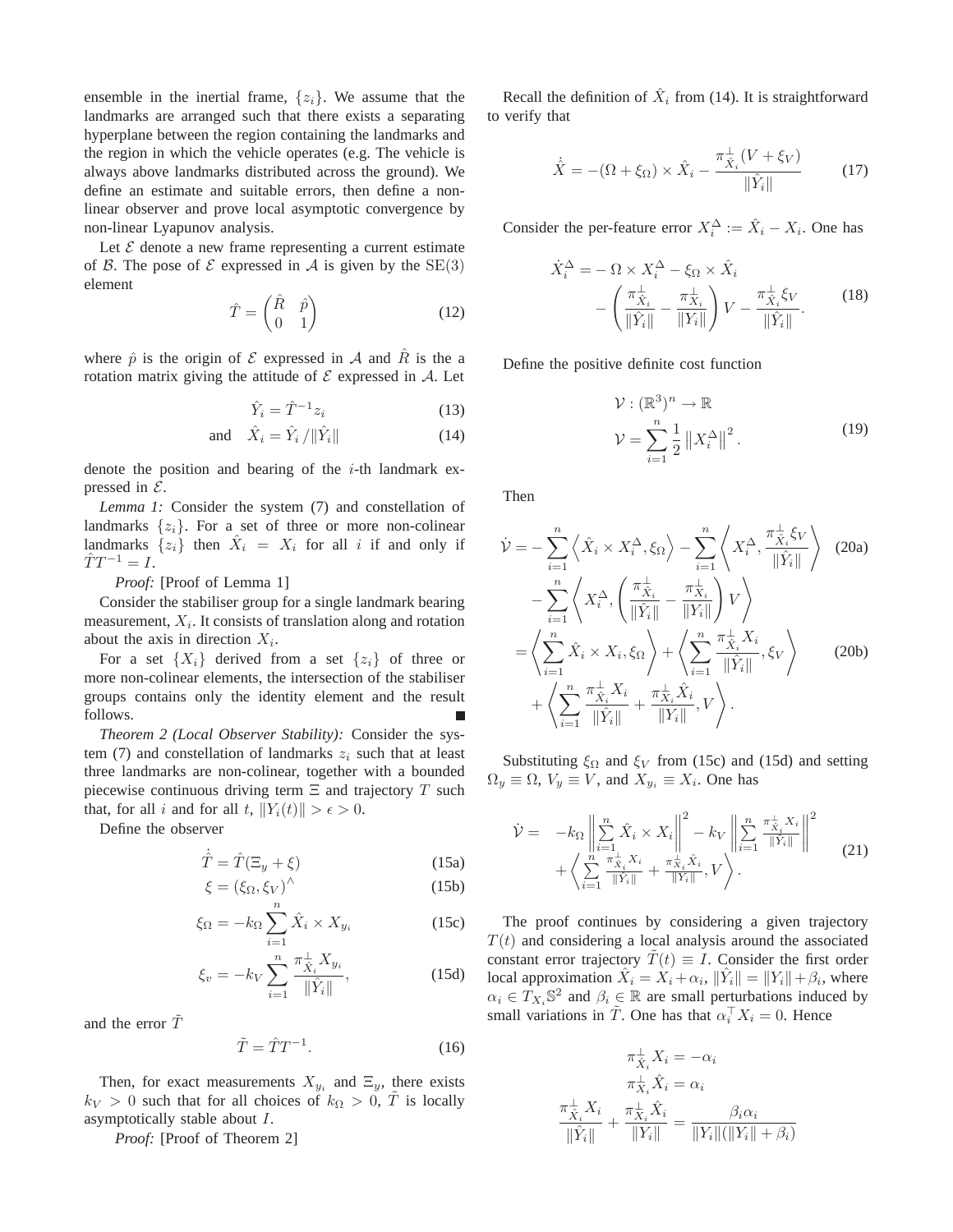Then

$$
\mathcal{V} = \sum_{i=1}^{n} \frac{1}{2} ||\alpha_i||^2
$$
 (23a)

$$
\dot{\mathcal{V}} = -k_{\Omega} \left\| \sum_{i=1}^{n} \alpha_{i} \times X_{i} \right\|^{2} - k_{V} \left\| \sum_{i=1}^{n} \frac{\alpha_{i}}{\|Y_{i}\| + \beta_{i}} \right\|^{2} \quad (23b)
$$
\n
$$
+ \left\langle \sum_{i=1}^{n} \frac{\beta_{i} \alpha_{i}}{\|Y_{i}\| (\|Y_{i}\| + \beta_{i})}, V \right\rangle
$$
\n
$$
\leq -k_{\Omega} \left\| \sum_{i=1}^{n} \alpha_{i} \times X_{i} \right\|^{2} - k_{V} \left\| \sum_{i=1}^{n} \frac{\alpha_{i}}{\|Y_{i}\| + \beta_{i}} \right\|^{2}
$$
\n
$$
+ \left\| \sum_{i=1}^{n} \frac{\beta_{i} \alpha_{i}}{\|Y_{i}\| (\|Y_{i}\| + \beta_{i})} \right\| V_{\text{max}}
$$

In the limit  $\alpha_i$  and  $\beta_i$  are images of a perturbation  $\tilde{\eta} \in$  $T_I$ SE(3)  $\cong$   $\mathfrak{se}(3)$ . Note that for  $\tilde{T} = I$ , then  $\hat{X}_i = X$ and  $\|\hat{Y}_i\| = \|Y_i\|$ . That is, to first order  $\alpha_i$  and  $\beta_i$  are the differentials of the mappings

$$
g_i: \tilde{T} \mapsto \|\hat{Y}_i\|,\tag{24a}
$$

$$
h_i: \tilde{T} \mapsto \hat{X}_i. \tag{24b}
$$

The derivatives of (24) around  $\tilde{T} = I$  are

$$
Dg_i(t)\langle \tilde{\eta} \rangle|_{\tilde{T}=I} = (z_i - p)^\top (\tilde{\Omega} \times z_i + \tilde{V}), \quad (25a)
$$

$$
Dh_i(t)\langle \tilde{\eta} \rangle|_{\tilde{T}=I} = -\pi_{X_i}^{\perp} \frac{R^{\top}(\tilde{\Omega} \times z_i + \tilde{V})}{\|z_i - p\|}.
$$
 (25b)

Where  $\tilde{\eta} = (\tilde{\Omega}, \tilde{V})^{\wedge} \in \mathfrak{se}(3)$ .

As  $||Y_i|| > \epsilon > 0$ , choose  $\tilde{\eta}$  such that  $\forall i, \beta_i < \frac{\epsilon}{2}$ . Then

$$
\left\| \sum_{i=1}^{n} \frac{\alpha_i}{\|Y_i\| + \beta_i} \right\|^2 \le \left\| \sum_{i=1}^{n} \frac{2\alpha_i}{\epsilon} \right\|^2,
$$
  
=  $4\tilde{\eta}^\top M^\top M \tilde{\eta}$  where  $M = \sum_{i=1}^{n} \frac{Dh_i}{\epsilon},$  (26)

and

$$
\left\| \sum_{i=1}^{n} \frac{\beta_i}{\|Y\|} \frac{\alpha_i}{\|Y_i\| + \beta_i} \right\| \le \left\| \sum_{i=1}^{n} \frac{\alpha_i}{\epsilon} \right\|,
$$
  
=  $\sqrt{\tilde{\eta}^{\top} M^{\top} M \tilde{\eta}}$  (27)

Observe that the null space of  $Dh_i\langle\tilde{\eta}\rangle|_{\tilde{T}=I}$  is given by  $R^{\top}(\tilde{\Omega} \times z_i + \tilde{V}) = \gamma X_i, \, \gamma \in \mathbb{R}$ . Then M is full rank as  $\{z_i\}$ are non-colinear. Hence  $M^{\top}M$  is a positive definite matrix with non-zero minimum eigenvalue  $\lambda^2$ .

One has

$$
\dot{\mathcal{V}} \leq -k_{\Omega} \left\| \sum_{i=1}^{n} \alpha_{i} \times X_{i} \right\|^{2} - (4k_{V} \lambda^{2} - \lambda V_{\max}) \|\tilde{\eta}\|^{2}
$$

Then, choosing  $k_V$  such that

$$
k_V \ge \frac{V_{\text{max}}}{4\lambda},\tag{28}
$$

 $V$  is negative definite. Applying Theorem 8.4 of [28] the local system linearisation is stable and  $\hat{X}_i - X_i \rightarrow 0 \ \forall i$ locally. Further, by Lemma 1,  $\tilde{T} \rightarrow I$  locally.

*Remark 3:* On Theorem 2, we note:

1) The per-feature error  $X_i^{\Delta}$  is a projective analogue to the vectorial per-landmark error

$$
Y_i^{\Delta} := \hat{Y}_i - Y_i
$$
  
=  $\hat{T}^{-1} z_i - T^{-1} z_i$  (29)  
=  $T^{-1} (\tilde{T}^{-1} - I) z_i$ 

where  $\tilde{T} = \hat{T}T^{-1}$ . Baldwin et. al. [26] provide an interpretation for  $\tilde{T}$  as a rigid body transformation taking  $\beta$  to  $\epsilon$  represented in the inertial frame, and derive a filter based on the cost function  $\|\tilde{T} - I\|$ .

2) The requirement  $\forall i \|Y_i\| > \epsilon > 0$  is not a constraint in a practical situation as the set of landmarks  $\{z_i\}$ may be modified online to dynamically remove any landmarks the vehicle moves close to and return them when the vehicle moves away.

Similarly, occluded landmarks are not expected to significantly degrade the scheme provided there is always a suitable non-colinear set of landmarks visible.

3) The cross term, containing linear velocity, in  $\dot{V}$  (20a) is unavoidable when working with projective measurements. Each summand corresponds to the difference between components of linear velocity perpendicular to the actual and estimated  $i$ -th bearing, scaled by the inverse of the actual or estimated distance to the landmark. As the actual landmark distance,  $||Y_i||$  is not a measured quantity, the resulting error term can not be cancelled by clever choice of innovation term. In the analogous system with non-projective measurements  $Y_i$ , these terms cancel and the observer admits an almost-global stability proof.

We believe that understanding the bounds of this cross term is critical to proving global observer properties. In particular, the existence of a uniform bound between this cross term and the translation error innovation, i.e.

$$
\left\| \sum_{i=1}^{n} \frac{\pi_{\hat{X}_i}^{\perp} X_i}{\|\hat{Y}_i\|} + \frac{\pi_{X_i}^{\perp} \hat{X}_i}{\|Y_i\|} \right\| \le c \left\| \sum_{i=1}^{n} \frac{\pi_{\hat{X}_i}^{\perp} X_i}{\|\hat{Y}_i\|} \right\| \tag{30}
$$

would permit a simple almost-global stability proof for this system.

## V. SIMULATION

The filter (15) has been implemented in MATLAB 2007b as a discrete event simulation. Simulated velocity and feature bearing measurements have been generated with noise added as per the measurement model detailed in Section III-A. The simulation used velocity measurements at 100 Hz and pose measurements at 5 Hz with synchronized measurement clocks. Simulations used a feature constellation of  $\{(1, 1, 0), (1, -1, 0), (-1, -1, 0), (-1, 1, 0)\}\$  with features never occluded by camera position or orientation.

A multirate discrete integration scheme has been implemented where the low rate pose error information, the bearing measurements, are used to make impulsive updates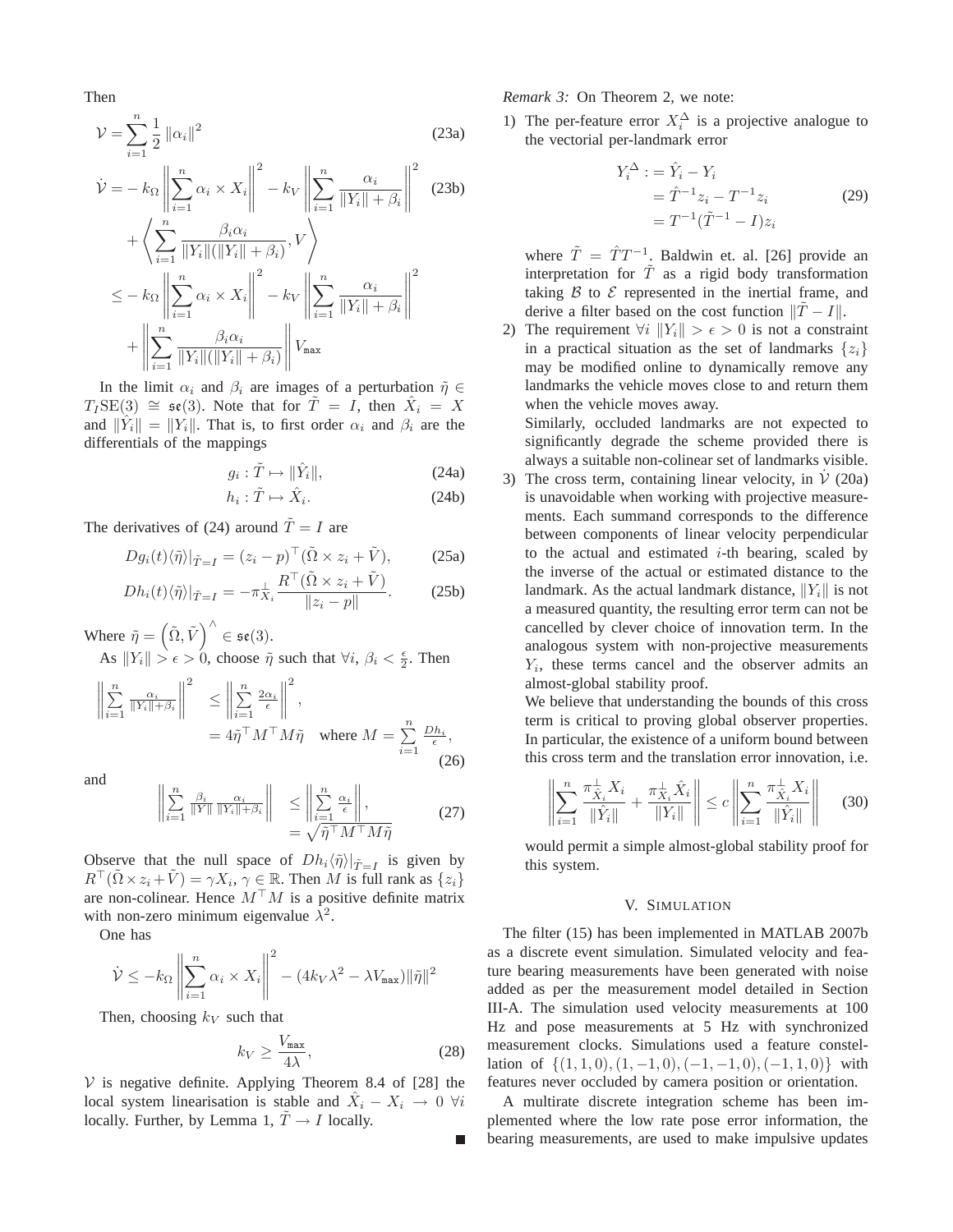| Gain                            | <b>Value</b> |
|---------------------------------|--------------|
| $k_{\Omega}$ : Orientation gain |              |
| $k_V$ : Position gain           |              |

TABLE I: Observer gains used in simulations depicted in Figure 1.

to the high rate inertial information update. That is,

$$
\hat{T}_{k+1} = \begin{cases} \hat{T}_k \exp(\tau \Xi + s\tau \xi) & \text{vision available} \\ \hat{T}_k \exp(\tau \Xi) & \text{vision unavailable} \end{cases}
$$
(31)

where  $\tau$  is the integrations time step and s is number of time steps from the last available vision measurement. This process avoids error due to translating old pose error into a frame of reference. The resulting observer output displays a multirate character with small regular updates from the high rate velocity integration along with sparse updates associated with the pose error. Note that due to the filter structure the pose error should not grow during periods where no pose information is available.

Figure 1 depicts the pose estimate for a body descending along a trim trajectory from above the observed feature constellation, described in (32). Observer gains used in simulations are given in Table I. Tuning observer gains was found to be easy, with changes in gains resulting in good performance for values  $0.001 \leq k_{\Omega} \leq 10$  and  $0.01 \leq k_{V} \leq 100$ , with gain choice governed by the tradeoff between convergence rate and overshoot due to discrete time implementation. Other trajectories, of varying scales, have been simulated with similar convergence results, strengthening the case for global observer properties.

$$
r = 0.1 \text{ m}
$$
  
\n
$$
t_f = 120 \text{ s}
$$
  
\n
$$
x_0 = -0.1 \text{ m}
$$
  
\n
$$
y_0 = 0 \text{ m}
$$
  
\n
$$
z_0 = -1.5 \text{ m}
$$
  
\n
$$
\delta_z = 0.5 \text{ m}
$$
  
\n
$$
\omega = \frac{2\pi}{t_f} \text{ rad s}^{-1}
$$
  
\n
$$
\begin{pmatrix} x(t) \\ y(t) \end{pmatrix} = \begin{pmatrix} \cos(\omega t) & -\sin(\omega t) \\ \sin(\omega t) & \cos(\omega t) \end{pmatrix} \begin{pmatrix} r \\ 0 \end{pmatrix} + \begin{pmatrix} x_0 - r \\ y_0 \end{pmatrix}
$$
  
\n
$$
z(t) = z_0 + \frac{\delta_z}{t_f}t
$$

$$
\begin{array}{rcl}\n\phi(t) & = & \frac{\pi}{2} + \omega t \\
\theta(t) & = & \arctan(\frac{\dot{z}(0)}{\dot{x}(0)}) = \arctan(\frac{\delta_z}{t_f r}) \\
\psi(t) & = & 2\theta(t) \\
T(t) & = & \begin{pmatrix} x(t) \\
R_{\psi(t)}R_{\theta(t)}R_{\phi(t)} & y(t) \\
0 & 1 \end{pmatrix}\n\end{array}
$$
\n(32)

## VI. CONCLUSIONS

We proposed an observer that evolves on  $SE(3)$  with local stability from a combination of angular and linear velocity and bearing measurements, such as those obtained from a combination of inertial and vision sensors. Local asymptotic convergence of the error system was proven using a non-linear Lyapunov argument. Simulation results have shown that the observer is robust to measurement noise and initial conditions, with a wide range of gains yielding good performance. Although only local convergence is proven, simulations indicate almost-global convergence.

#### **REFERENCES**

- [1] O. Amidi, T. Kanade, and R. Miller, *Vision-based autonomous helicopter research at Carnegie Mellon robotics institute (1991-1998)*. New York, USA: IEEE press and SPIE Optical Engineering press, 1999, ch. 15, pp. 221–232, edited by M. Vincze and G. D. Hager.
- [2] M. Bryson and S. Sukkarieh, "Vehicle model aided inertial navigation for a UAV using low-cost sensors," in *Proceedings of the Australasian Conference on Robotics and Automation*, Canberra, Australia, 6-8 December 2004.
- [3] S. Sukkarieh, E. M. Nebot, and H. F. Durrant-Whyte, "A high integrity IMU/GPS navigation loop for autonomous land vehicle applications," *IEEE Transactions on Robotics and Automation*, vol. 15, no. 3, pp. 572–578, June 1999.
- [4] J. Lobo and J. Dias, "Integration of inertial information with vision," in *Proceedings of the 24th Annual Conference of the IEEE Industrial Electronics Society, 1998. IECON '98.* Institute of Electrical and Electronic Engineers, 31 August - 4 September 1998.
- [5] L. Armesto, J. Tornero, and M. Vincze, "On multi-rate fusion for nonlinear sampled-data systems: Application to a 6D tracking system," *Robotics and Autonomous Systems*, vol. 56, no. 8, pp. 706–715, August 2008.
- [6] T. Cheviron, T. Hamel, R. Mahony, and G. Baldwin, "Robust nonlinear fusion of inertial and visual data for position, velocity and attitude estimation of UAV," in *Proceedings of the 2007 IEEE International Conference on Robotics and Automation (ICRA '07)*, Roma, Italy, April 2007, pp. 2010–2016.
- [7] A. Huster, E. W. Frew, and S. M. Rock, "Relative position estimation for AUVs by fusing bearing and inertial rate sensor measurements." in *Proceedings of the Oceans 2002 Conference*, Biloxi, MS, October 2002, pp. 1857–1864.
- [8] H. Rehbinder and B. K. Ghosh, "Pose estimation using line-based dynamic vision and inertial sensors," *IEEE Transactions on Automatic Control*, vol. 48, no. 2, pp. 186–199, 2003.
- [9] D. DeMenthon and L. S. Davis, "Exact and approximate solutions of the perspective-three-point problem," *IEEE Transactions on Pattern Analysis and Machine Intelligence*, vol. 14, no. 11, pp. 1100–1105, November 1992.
- [10] A. Huster and S. M. Rock, "Relative position estimation for intervention-capable AUVs by fusing vision and inertial measurements." in *Proceedings of the 12th International Symposium on Unmanned Untethered Submersible Technology*, Durham, NH, August 2001.
- [11] L. Armesto, J. Tornero, and M. Vincze, "Fast ego-motion estimation with multi-rate fusion of interial and vision," *International Journal of Robotics Research*, vol. 26, no. 6, pp. 577–289, 2007.
- [12] J. L. Crassidis, F. L. Markley, and Y. Cheng, "Nonlinear attitude filtering methods," *Journal of Guidance, Control,and Dynamics*, vol. 30, no. 1, pp. 12–28, January 2007.
- [13] J. Roberts, P. Corke, and G. Buskey, "Low-cost flight control system for a small autonomous helicopter," in *Proceedings of the Australasian Conference on Robotics and Automation, ACRA02*, Auckland, New-Zealand, 2002.
- [14] P.-J. Nordlund and F. Gustafsson, "Sequential monte carlo filtering techniques applied to integrated navigation systems," in *Proceedings of the American Control Conference*, vol. 6, Arlington, VA, June 2001, pp. 4375–4380.
- [15] Y. Cheng and J. L. Crassidis, "Particle filtering for sequential spacecraft attitude estimation," in *AIAA Guidance, Navigation, and Control Conference and Exhibit*, no. AIAA-2004-5337, Providence, RI, August 2004.
- [16] K. Bekris, M. Glick, and L. Kavraki, "Evaluation of algorithms for bearing-only slam," in *Proceedings of the IEEE International Conference on Robotics and Automation (ICRA '06)*, 2006, pp. 1937– 1943.